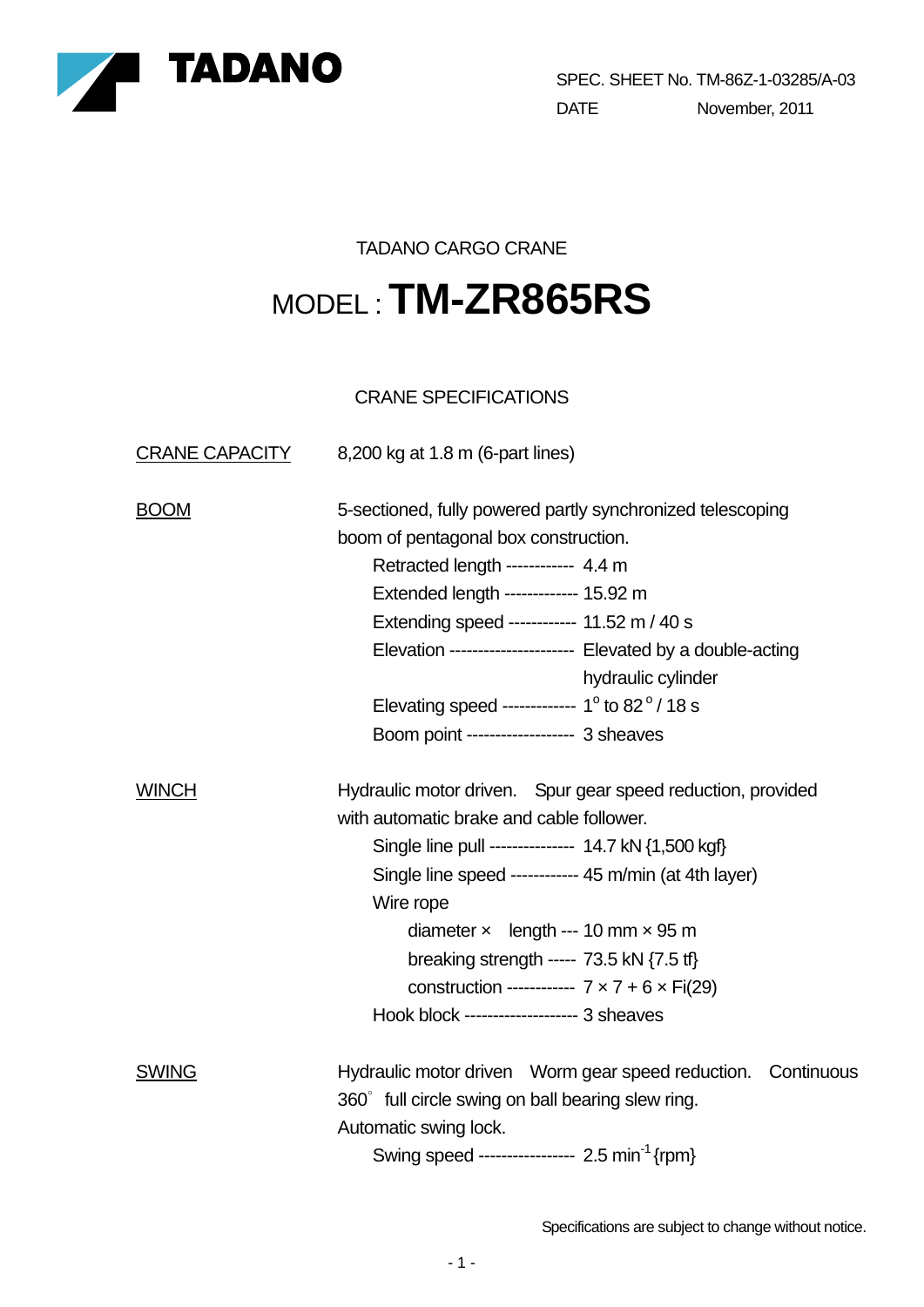| <b>OUTRIGGERS</b>       | Hydraulically extended sliders and hydraulically extended jacks.<br>Integral with crane frame. Power up and down.<br>Extended width ------------ Min. 2,250 mm<br>Mid. 3,500 mm<br>Full 4,800 mm                                                                                                                                                                                                                                                                                     |  |  |  |
|-------------------------|--------------------------------------------------------------------------------------------------------------------------------------------------------------------------------------------------------------------------------------------------------------------------------------------------------------------------------------------------------------------------------------------------------------------------------------------------------------------------------------|--|--|--|
| <b>HYDRAULICS</b>       | Hydraulic pump ------------------ Single gear pump<br>Hydraulic motors ------------------ Axial piston type for winch<br>Axial piston type for swing                                                                                                                                                                                                                                                                                                                                 |  |  |  |
|                         | Control valves -------------------- Multiple control valves with integral<br>safety valve                                                                                                                                                                                                                                                                                                                                                                                            |  |  |  |
|                         | Oil tank capacity ------------------ approx. 90 L                                                                                                                                                                                                                                                                                                                                                                                                                                    |  |  |  |
| <b>RADIO CONTROLLER</b> | Model: RCS-F<br>Control functions of boom telescoping, hoisting up and down,<br>boom elevating, swing, acceleration, speed mode selection,<br>working height limiting, horn and emergency stop.<br>Frequency ------------------- 40 frequencies in 433 MHz band<br>Operating power supply<br>Transmitter --------------- 6V DC, Dry battery R6P(SUM-3) x 4<br>Control unit --------------- 24V DC, Vehicle battery<br>Transmitter mass ---------- Approx. 576 g (includes batteries) |  |  |  |
| <b>SAFETY DEVICES</b>   | <b>AML(Automatic Moment Limiter)</b><br>Load indication<br>Warning alarm<br>Over load limiter<br><b>WHL (Working Height Limiter)</b><br>Load meter<br>Radius indicator<br>Emergency stop switch on radio controller<br>Terminal for emergency stop switch<br>Over-winding alarm<br><b>Hoisting limiter</b><br>Jack interlock<br>P.T.O indicator lamp<br>Hook safety latch<br>Hydraulic safety valves, check valves and holding valves<br>Level gauge                                 |  |  |  |
| <b>CRANE MASS</b>       | Approx. 3,200 kg (except mounting parts)                                                                                                                                                                                                                                                                                                                                                                                                                                             |  |  |  |
| NOTE:                   | Operating speeds of the crane are guaranteed under the<br>condition that the pump delivery is 60 L/min.                                                                                                                                                                                                                                                                                                                                                                              |  |  |  |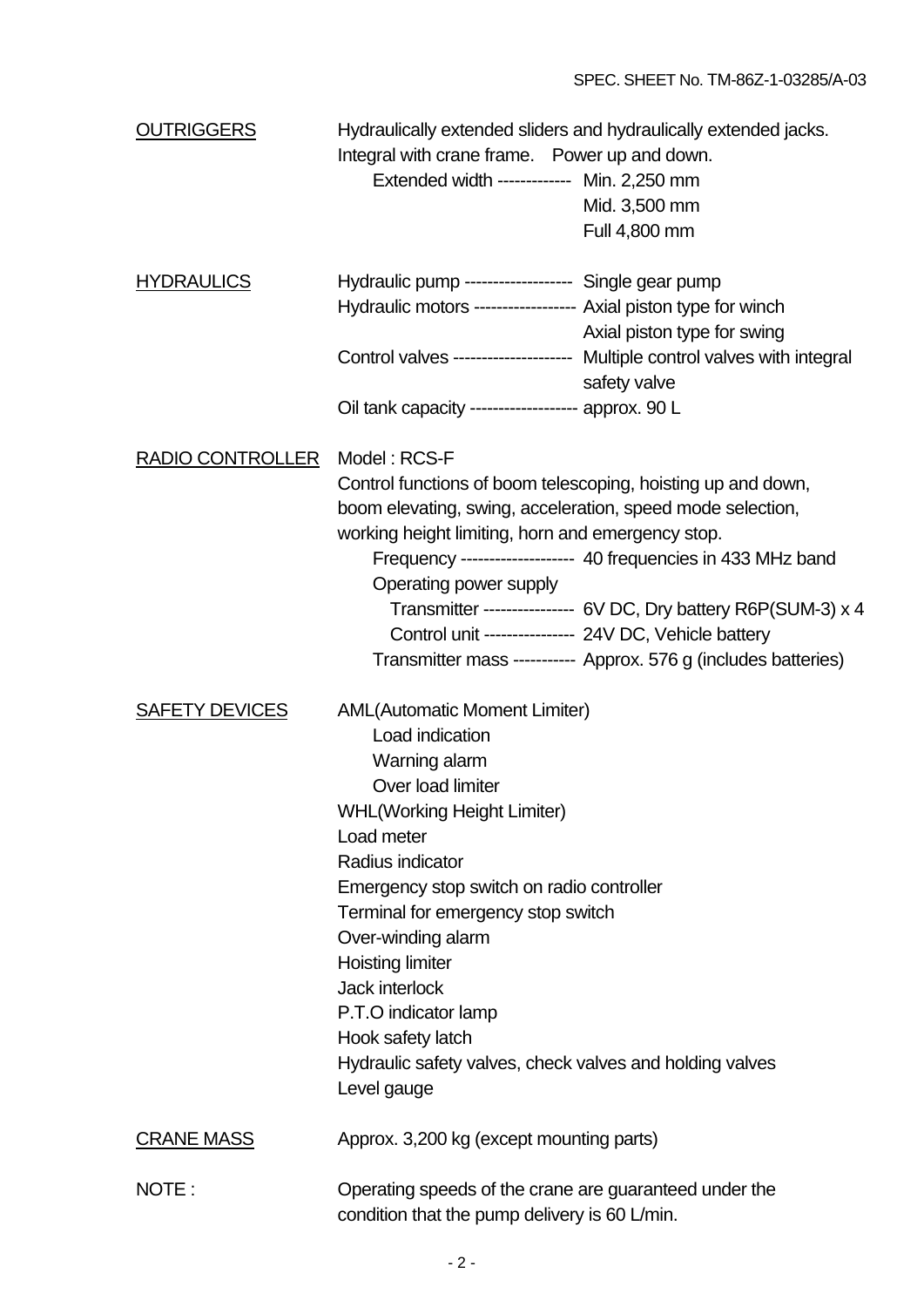## RATED LIFTING CAPACITIES IN KILOGRAMS

| A                             | 4.4m  |       | 7.28m |       |       | 10.16m |       |       |       |
|-------------------------------|-------|-------|-------|-------|-------|--------|-------|-------|-------|
| Β<br>C                        | Full  | Mid.  | Min.  | Full  | Mid.  | Min.   | Full  | Mid.  | Min.  |
| 1.8 <sub>m</sub><br>and below | 8,200 | 6,000 | 4,000 | 6,000 | 6,000 | 4,000  |       |       |       |
| 2.4 <sub>m</sub>              | 6,000 | 6,000 | 4,000 | 6,000 | 6,000 | 4,000  | 3,000 | 3,000 | 2,900 |
| 2.9 <sub>m</sub>              | 5,000 | 5,000 | 3,000 | 5,000 | 5,000 | 2,900  | 3,000 | 3,000 | 2,900 |
| 3.5 <sub>m</sub>              | 4,200 | 4,200 | 2,300 | 4,200 | 4,200 | 2,150  | 3,000 | 3,000 | 2,150 |
| 4.0 <sub>m</sub>              |       |       |       | 3,700 | 3,350 | 1,750  | 3,000 | 3,000 | 1,750 |
| 4.15m                         | 3,550 | 3,250 | 1,650 |       |       |        |       |       |       |
| 4.5 <sub>m</sub>              |       |       |       | 3,300 | 2,700 | 1,350  | 3,000 | 2,700 | 1,350 |
| 4.6 <sub>m</sub>              |       |       |       | 3,200 | 2,600 | 1,300  | 3,000 | 2,600 | 1,300 |
| 5.0 <sub>m</sub>              |       |       |       | 2,900 | 2,200 | 1,100  | 2,700 | 2,200 | 1,100 |
| 6.0 <sub>m</sub>              |       |       |       | 2,200 | 1,600 | 750    | 2,200 | 1,600 | 750   |
| 7.0 <sub>m</sub>              |       |       |       |       |       |        | 1,800 | 1,250 | 500   |
| 7.03m                         |       |       |       | 1,750 | 1,150 | 500    |       |       |       |
| 8.0 <sub>m</sub>              |       |       |       |       |       |        | 1,400 | 950   | 350   |
| 9.0 <sub>m</sub>              |       |       |       |       |       |        | 1,150 | 750   | 200   |
| 9.91m                         |       |       |       |       |       |        | 1,000 | 600   | 130   |

## Empty chassis Rated Capacities

| А                             |       | 13.04m | 15.92m |       |  |
|-------------------------------|-------|--------|--------|-------|--|
| B<br>C                        | Full  | Mid.   | Full   | Mid.  |  |
| 2.9 <sub>m</sub><br>and below | 3,000 | 3,000  |        |       |  |
| 3.5 <sub>m</sub>              | 3,000 | 3,000  | 2,600  | 2,600 |  |
| 4.0 <sub>m</sub>              | 3,000 | 3,000  | 2,600  | 2,600 |  |
| 4.5 <sub>m</sub>              | 3,000 | 2,700  | 2,600  | 2,600 |  |
| 4.6 m                         | 2,900 | 2,600  | 2,600  | 2,600 |  |
| 5.0 <sub>m</sub>              | 2,600 | 2,200  | 2,600  | 2,200 |  |
| 6.0 <sub>m</sub>              | 2,000 | 1,600  | 2,000  | 1,600 |  |
| 7.0 <sub>m</sub>              | 1,700 | 1,250  | 1,650  | 1,250 |  |
| 8.0 <sub>m</sub>              | 1,400 | 950    | 1,400  | 950   |  |
| 9.0 <sub>m</sub>              | 1,150 | 750    | 1,150  | 750   |  |
| 10.0 <sub>m</sub>             | 1,000 | 600    | 1,000  | 600   |  |
| 11.0 <sub>m</sub>             | 900   | 500    | 900    | 500   |  |
| 12.0 <sub>m</sub>             | 750   | 450    | 750    | 450   |  |
| 12.7 <sub>m</sub>             | 650   | 400    |        |       |  |
| 13.0 m                        |       |        | 650    | 400   |  |
| 14.0 m                        |       |        | 550    | 350   |  |
| 15.67m                        |       |        | 450    | 250   |  |

- A : Boom Length
- B : Outrigger extension width
- C : Load radius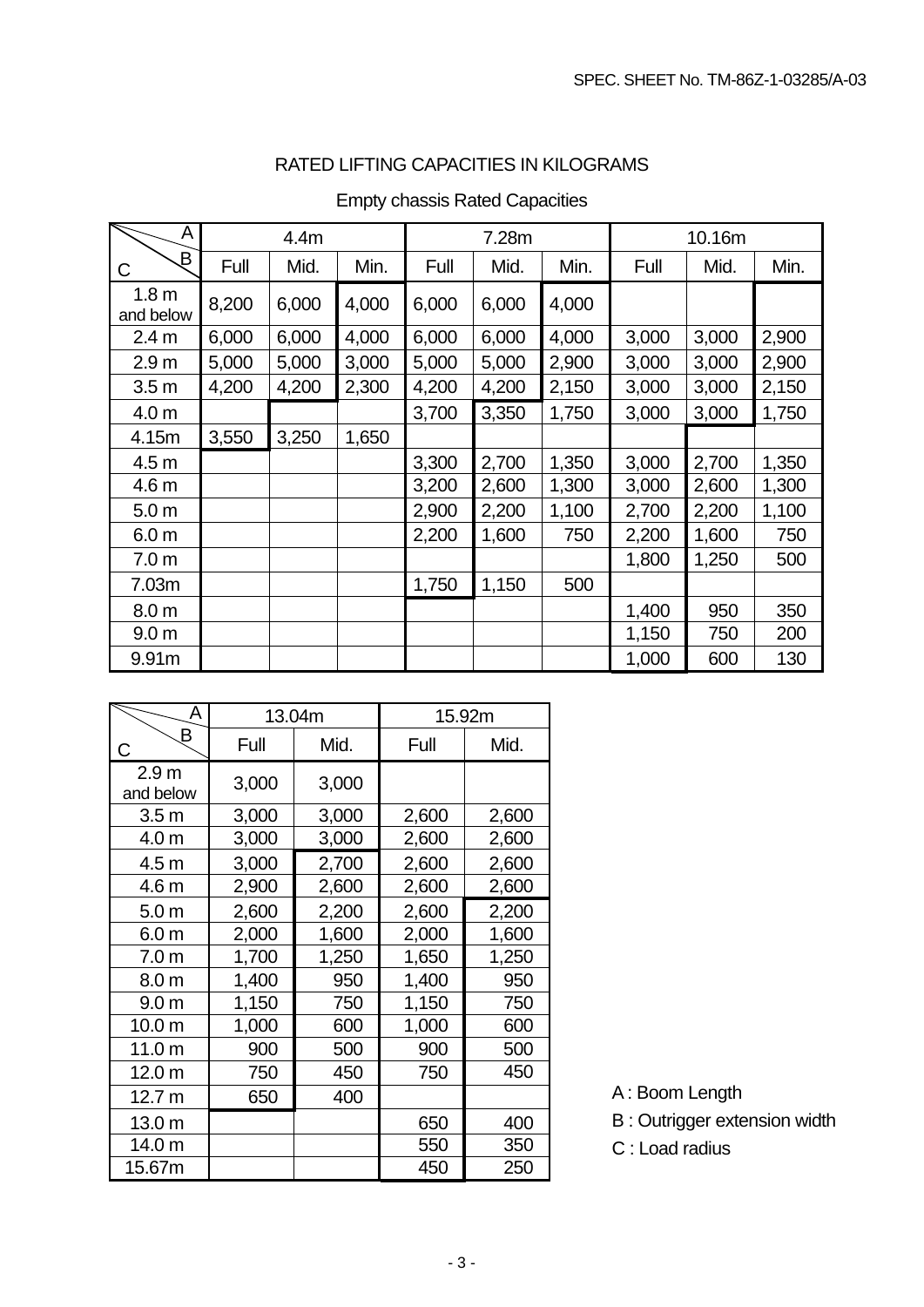#### NOTES :

- 1. Empty Chassis Rated Capacities in these tables depend on condition that crane is set level on firm level ground. Those above bold lines are based on crane strength and those below, on crane stability.
- 2. The mass of hook block (90kg), slings and all similarly used load handling devices must be added to the mass of load.
- 3. For boom lengths not shown, use the rated lifting capacity of next longer boom.
- 4. When the boom length is 13.04m, a half section of the  $\sim$  mark on lateral face of the 4th boom section is exposed out of the 3rd boom section.
- 5. Standard number of part lines for Max lifting load is as shown below.

| Max. lifting load | 8,200kg | 6,000kg or less |
|-------------------|---------|-----------------|
| No. of part lines |         |                 |

- 6. For boom length longer than 10.16m, extend outriggers to full or middle extension width.
- 7. Empty Chassis Rated Capacities are shown for over-side areas and over-rear area. These capacities for over-front area may be lowered depending on the types of chassis.
- 8. Outrigger extension width means the outrigger beam position under the boom which may be the minimum or extended to the middle or the full extension irrespective of the opposite outrigger beam position and the both sides of jacks are properly extended.

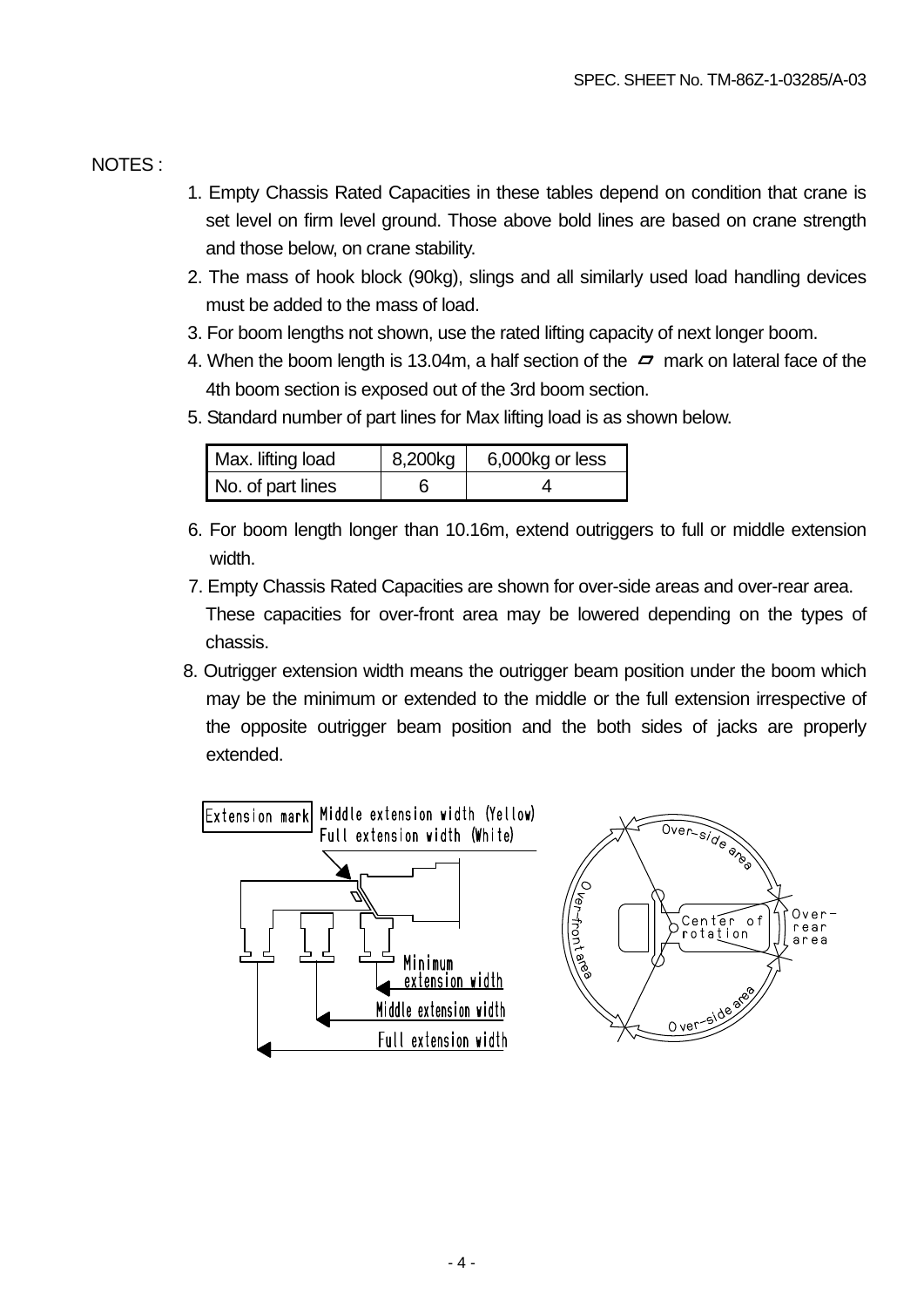

#### WORKING RANGE

#### NOTE:

The above lifting heights and boom angles are based on a straight (unladen) boom, and allowance should be made for boom deflection obtained under laden conditions.